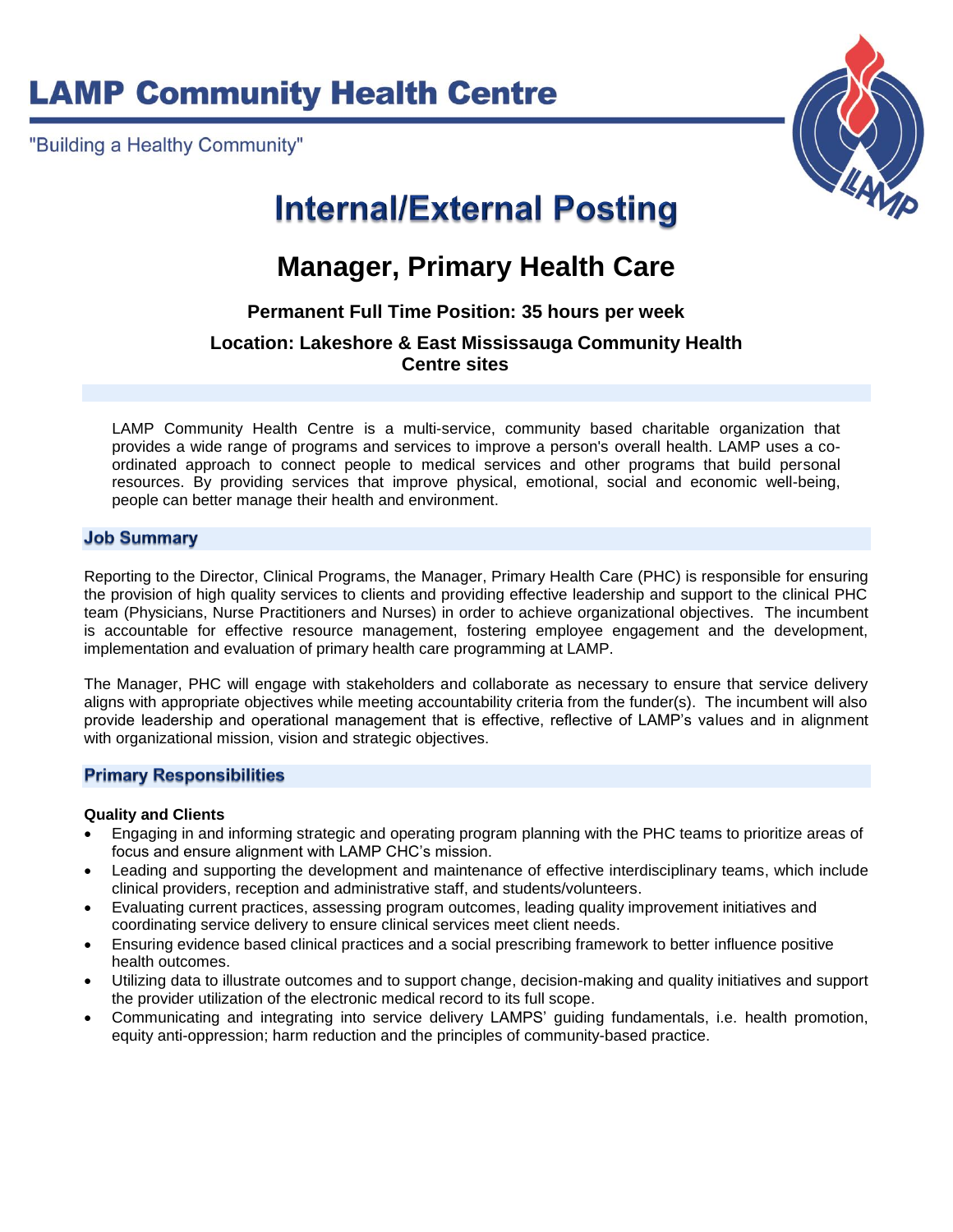#### **Operations**

- Supporting the Clinical Director in implementing strategic and organizational priorities and decisions.
- Planning, implementing, evaluating, and monitoring primary health care service delivery and deliverables.
- Prioritizing and monitoring team and individual accountabilities and developing plans to attain deliverables.
- Identifying program policy needs and overseeing the maintenance, development and implementation of policies.
- Ongoing monitoring of programs and services to mitigate risk and minimize errors and negative consequences
- Working collaboratively with internal/external stakeholders to enable integrated projects and partnerships.
- Supporting the intake process and wait list management.
- Participating in assigned internal/external committees, relevant working groups (e.g. infection control) and networking initiatives as assigned.

#### **Human Resources**

- Developing, maintaining and implementing a variety of people initiatives to ensure high performance of staff and effective service to clients.
- Fostering high levels of employee engagement
- Managing staff performance and developing staff skills and capabilities for optimal team performance.

#### **Financial and Reporting**

- Monitoring and managing all relevant budgets and resources to ensure financial accountability.
- Preparing, collating and ensuring the timely preparation and submission of relevant reports (e.g. funder accountability, monitoring and board reports, monitoring, QIP etc.)
- In collaboration with the Clinical Director, responsible for implementing and updating a yearly operating plan and work with the team to meet or exceed targets.
- Other relevant duties as assigned

### **Required Qualifications**

- University Degree in Health Sciences, Management or recognized equivalent work experience (Master's degree strongly preferred).
- Minimum of five (5) years previous management experience, preferably in a clinical and/or community-based health care organization
- Regulated Health Professional designation is an asset.
- Significant experience in planning, evaluation, and quality monitoring of primary health care with a demonstrated capacity to prioritize and attain deliverables.
- Experience managing unionized Regulated Health Care professional employees.
- Accomplished skills and experience in budgeting, financial, and resource management.
- Demonstrated excellent communication and emotional intelligence skills and able to work effectively with a variety of internal and external stakeholders
- Excellent conflict resolution, risk management, facilitation, and presentation, skills.
- Strong data analysis skills and ability to utilize data to support change and quality initiatives
- Knowledge of applicable regulations including RHP Act, OH&S Act, and PHIPA.
- Positive attitude, dependable, strong initiative and the ability to work both independently and in a team
- Open minded, eager and willing to constantly learn and improve oneself.
- Competency with Microsoft Office applications and previous experience with EMR database required.

#### **Working Conditions and Physical Requirements**

- This position will be based out of multiple LAMP sites and travelling will be required.
- The position will require overtime, evenings and/or weekend work or during the holidays.
- Must be able to work effectively and balance job requirements in a fast paced, multi-faceted environment responding promptly to all communication.
- Extended periods of time sitting stationary at a computer and occasional standing for extended periods of time and some occasional lifting may be required.